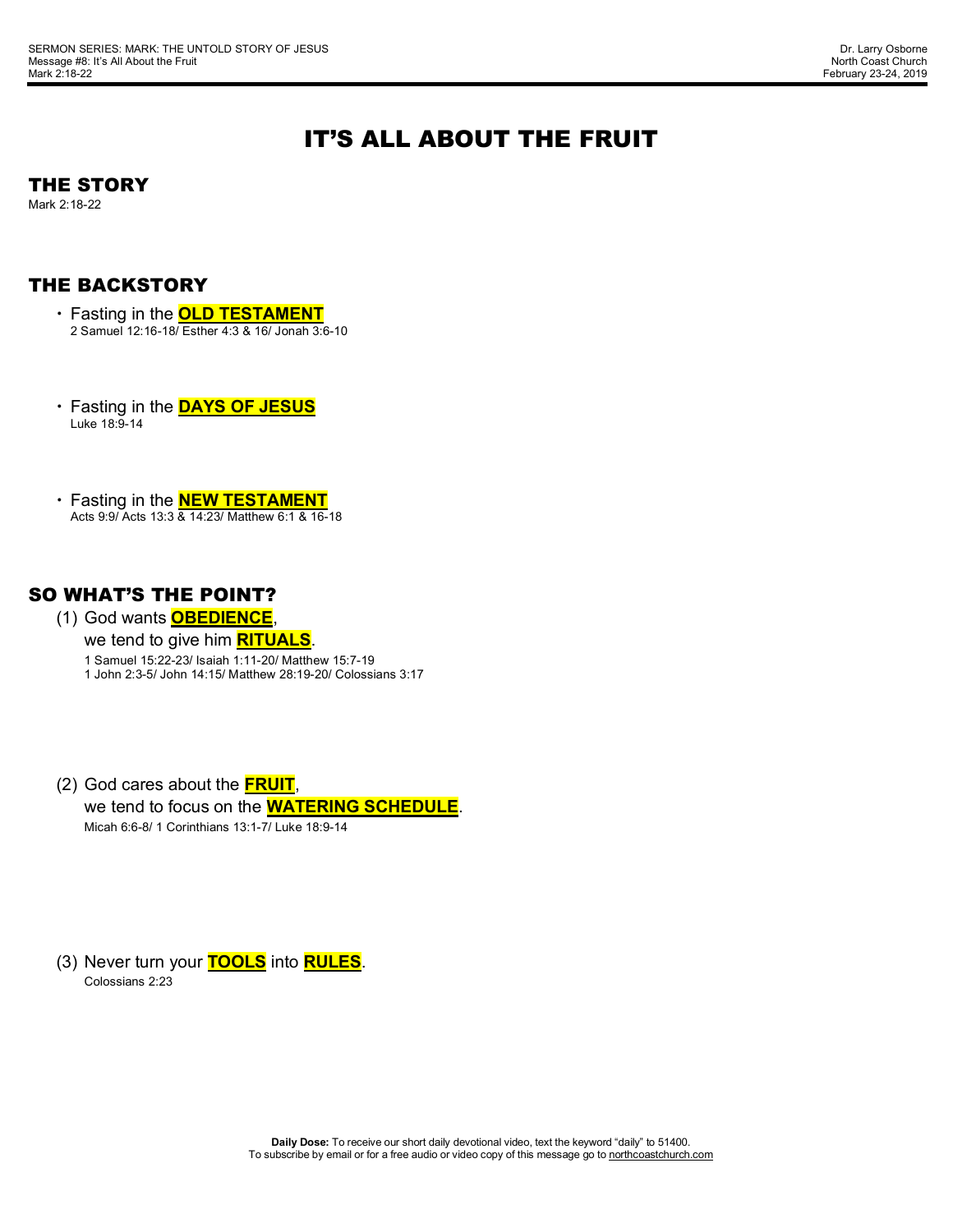# **Life Group Study Questions**

For the week of February 24, 2019

#### **MY STORY**

**1** The list below contains some of the things we can do to grow spiritually. Which of these do you think could most easily become something where you just "go through the motions?"

• Daily Bible reading/Bible studies

- Going to church
- Serving/Volunteering
- Giving/Generosity • Fasting
- Communion • Life Group
- Prayer

Which 2 or 3 of the activities above have been most helpful or impactful in your relationship with God?

- **2** Fasting can be anything you give up for a period of time in order to focus more on your relationship with God. Can you think of anything you've fasted from? What was your experience with it?
- **3** Looking back at your notes from this week's teaching, what are some of the points, Bible verses, etc. that really stood out to you?

#### **DIGGING DEEPER**

**1** God wants a relationship with us. He isn't interested when we turn things that are meant for growth into religious rituals. Matthew 6:1-18 does a great job illustrating the differences between a relationship with God and practicing rituals. As you read through the passage, what themes do you see?

Can you think of any modern day examples of focusing too much on rituals similar to what was mentioned in the passage above?

**2** Larry mentioned we are to "look at the fruit, not the watering schedule." Fruit is a great analogy for growth and productivity because the fruit of a tree is an important indicator of its overall health. In several places in the Bible, a tree is used as a metaphor for spiritual growth. After reading the passages below, jot down what it takes for us to be like flourishing trees with abundant fruit.

#### **Luke 6:43-45 New International Version (NIV)**

#### *A Tree and Its Fruit*

**<sup>43</sup>** "No good tree bears bad fruit, nor does a bad tree bear good fruit. **<sup>44</sup>** Each tree is recognized by its own fruit. People do not pick figs from thorn bushes, or grapes from briers. **<sup>45</sup>** A good man brings good things out of the good stored up in his heart, and an evil man brings evil things out of the evil stored up in his heart. For the mouth speaks what the heart is full of.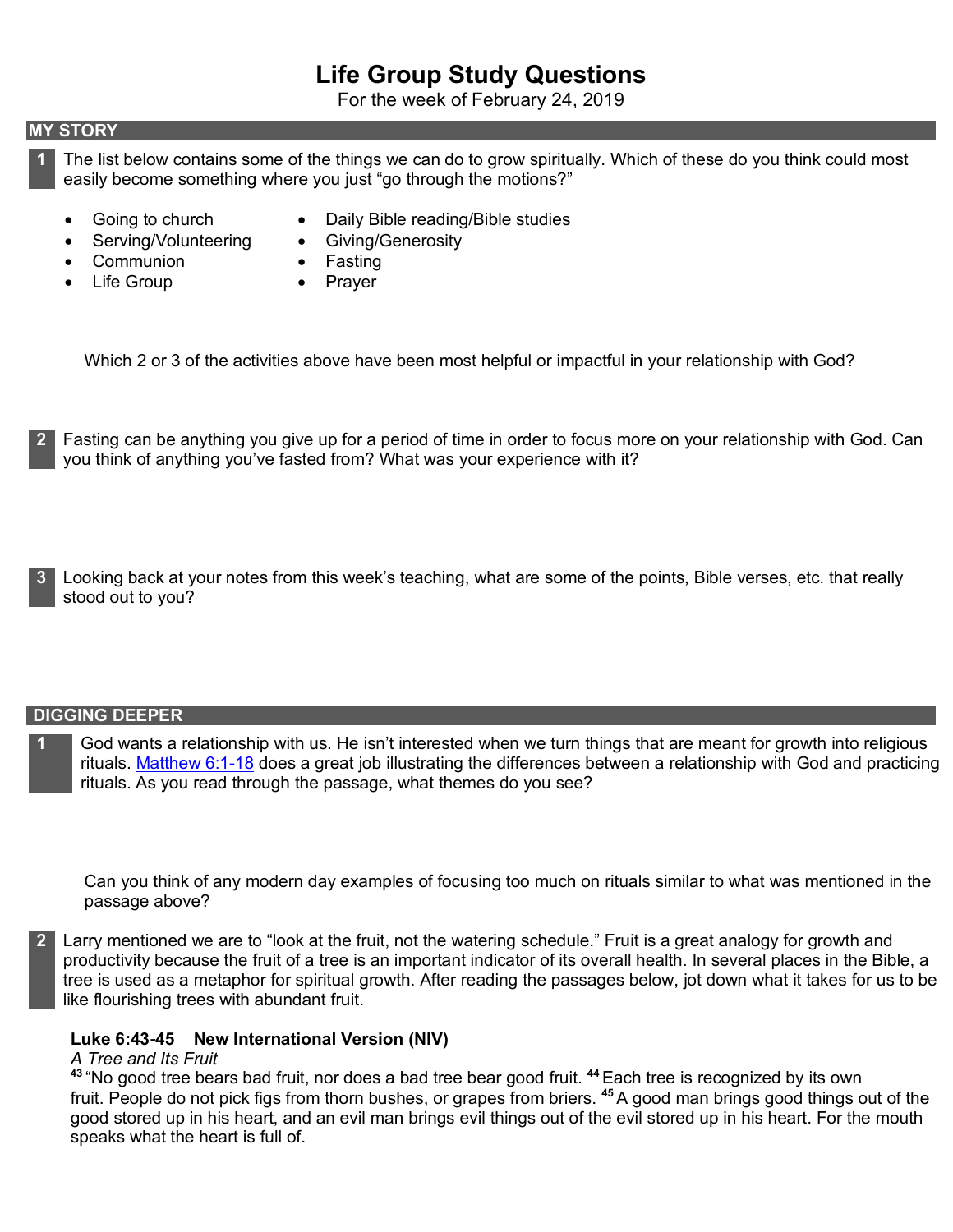# **Psalm 1:1-3 New International Version (NIV)**

**<sup>1</sup>** Blessed is the one who does not walk in step with the wicked or stand in the way that sinners take or sit in the company of mockers, **<sup>2</sup>** but whose delight is in the law of the Lord, and who meditates on his law day and night. **<sup>3</sup>** That person is like a tree planted by streams of water, which yields its fruit in season and whose leaf does not wither whatever they do prospers.

### **Psalm 92:12-15 New International Version (NIV)**

<sup>12</sup> The righteous will flourish like a palm tree. they will grow like a cedar of Lebanon;

- **<sup>13</sup>** planted in the house of the Lord, they will flourish in the courts of our God.
- **<sup>14</sup>** They will still bear fruit in old age, they will stay fresh and green,

**<sup>15</sup>** proclaiming, "The Lord is upright; he is my Rock, and there is no wickedness in him."

## **Jeremiah 17:5-8 New International Version (NIV)**

**<sup>5</sup>** This is what the Lord says:

- "Cursed is the one who trusts in man, who draws strength from mere flesh and whose heart turns away from the Lord.
- **<sup>6</sup>** That person will be like a bush in the wastelands; they will not see prosperity when it comes.
- They will dwell in the parched places of the desert, in a salt land where no one lives.
- **<sup>7</sup>** "But blessed is the one who trusts in the Lord, whose confidence is in him.
- **<sup>8</sup>** They will be like a tree planted by the water that sends out its roots by the stream.
- It does not fear when heat comes; its leaves are always green.
- It has no worries in a year of drought and never fails to bear fruit."

Have you ever been around a group of Christians that put an emphasis on a "watering schedule," or a particular tool that caused you to feel less-than or not as spiritual?

While our "fruit" can be a sign of health, it could be tempting to think that we are better Christians because of the things we're doing or not doing. What caution does Galatians 2:16 give on the dangers of thinking our "fruit" puts us in a better position with God?

# **Galatians 2:16 New International Version (NIV)**

**<sup>16</sup>** know that a person is not justified by the works of the law, but by faith in Jesus Christ. So we, too, have put our faith in Christ Jesus that we may be justified by faith in<sup>[a]</sup> Christ and not by the works of the law, because by the works of the law no one will be justified.